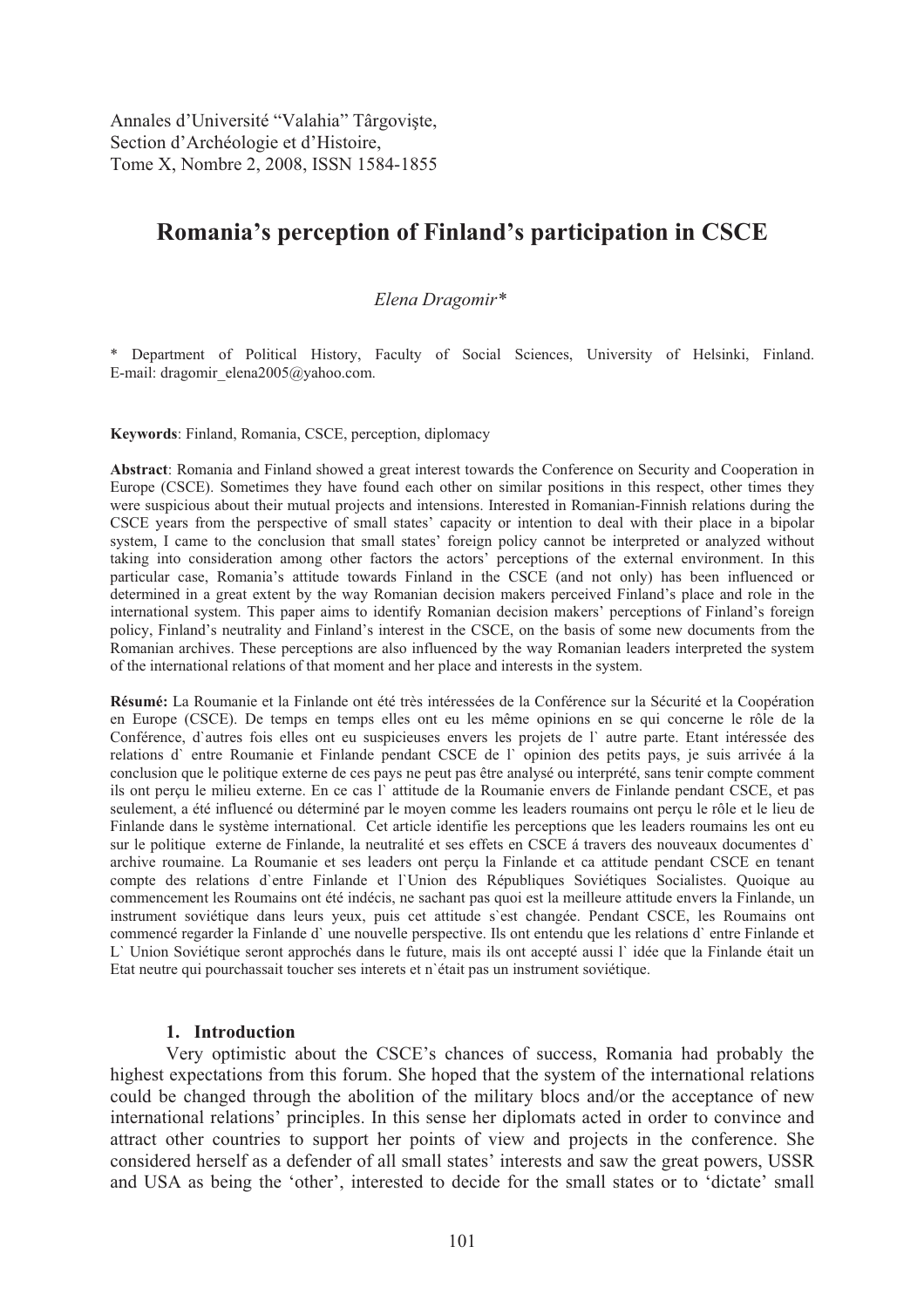states' behavior. This is the perspective from which Romania was interested in Finland in the first years of the CSCE. Could Finland be a supporter of the Romanian points of view and projects in the CSCE? Is Finland 'on the other side', supporting Soviet and American proposals which have been interpreted by Romania as having the only purpose to consecrate their dominance into their sphere of influence? The paper has three main parts: a short presentation of the Finnish post-war foreign policy, Finland's attitude and interests in the CSCE and Romania's perception of Finland's participation and interests in the CSCE.

 The studies of the Romanian-Finnish relations during the Cold War years are still at the beginning and they suffer in part for the lack of accessibility to Romanian archive materials. Thus, the conclusions of the paper are not final, since the research is in an incipient phase and there is a great deal of archive materials still waiting to be researched.

#### **2. Short characterization of Finland's foreign policy**

After the WWII, in Finland the decisive security problem that was considered to be a question of national security was the relations with the Soviet Union. During the 1940s, President Paasikivi proceeded from the assumption that the survival of Finland and her military security could not rest on a power-based alignment against the Soviet Union, but on the adjustment of security interests of Finland with those of the USSR, especially as to safeguarding the Soviet northwestern border. Maintenance of the right to self determination and sovereignty had to be adjusted to the primary instrument for this end: good and confidential Finnish-Soviet bilateral relations. Another primary instrument of Finnish policy was non-interference in the super-power conflicts. In the foreign policy doctrines of Finland and USSR, as well as in the background views on international relations which make up the most basic premises of foreign policy action the elements of physical protection, of survival and psychological security constituted the core. (H. Kyröläinen, 1981: 222-245).

 The Finnish foreign policy has been shaped by Finland's relationship with her Eastern neighbor. In this context there are some generally identifiable phases in Finnish foreign relations. The years of the war, and those preceding them, were negative in terms of Finnish-Soviet relations. The period 1945-1956 included the return of Soviet-leased Porkkala Naval base to Finland and Finland's membership in the Nordic Council and the United Nations. This was a positive period. The 1956-1964 period, may be seen as a set-back in Finnish-Soviet relations and included such event as "the night frost" and the "note crisis" in relations with the Soviet Union. The early sixties brought again a period of positive stabilization of foreign relations including Finland's association with EFTA and the Finnish-Soviet lease agreement concerning the Saimaa Canal. This period of increasingly stable relations then provided the basis for the initiation of the more active current period of Finnish neutrality (N. Cutler, I. Heiskanen, 1973: 13-15).

The concept of neutrality as a foreign policy in Finland has evolved over time to include a passive period and a more active period. In the early post-war years of Finnish neutrality (after Finland joined the United Nations and the Nordic Council and after the return of Porkkala by the Soviet Union, all in the years 1955-1956) statements made by responsible spokesmen contained references to the country's smallness and insignificance, yet in the 1960s there evolved a less modest view in which Finland expressed a willingness to take on a more active role in the brokering of settlements of East-West conflicts. (N. Cutler, I. Heiskanen, 1973: 13-15) After the WWII, Finland has strived to stand aloof from the international alliances. Thus, Finland did not take part in the negotiations held by the other Nordic countries at the end of the 1940s concerning the possible military-political cooperation before Norway and Denmark joint NATO.

Despite a certain change in the Finnish foreign policy, there can be identified a common lasting line, as a core of the Finnish doctrine. Under Paasikivi, elected president in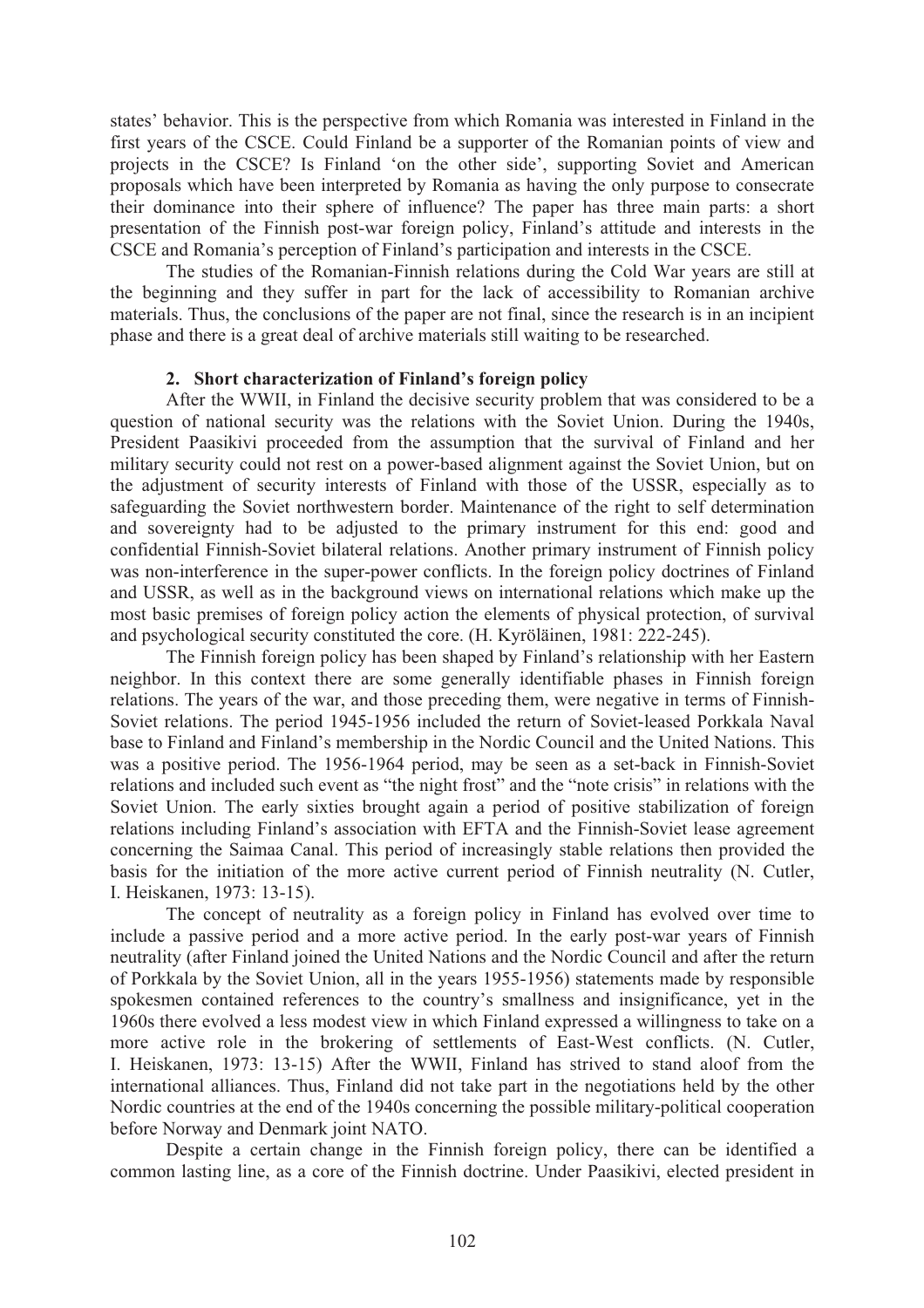1945, following Mannerheim, a totally new foreign policy was acquired in Finland, first known under the name "the Paasikivi line", later "the Paasikivi-Kekkonen line". Paasikivi's staring point was that the interest of the Soviet Union towards Finland has always been military-strategic, not by any means economic-ideological. The policy of the Soviet Union towards Finland has always been, according to Paasikivi, a defensive policy. Thus it was important to Finland to arrange her relations with the USSR in such a way that USSR could be assured that Finland would never again join the enemies of the USSR. The basis for the confidence would be built by the friendship between Finland and the USSR and by their cooperation on different fields. The relations between Finland and the Soviet Union concerning the security policy was defined later in the Treaty of Friendship, Cooperation and Mutual Assistance (FCAT) in 1948, in which it was also agreed about the cooperation on other fields. The FCAT became soon the foundation of the Finnish foreign policy, giving the basis for other external actions of Finland. Although the treaty between Finland and the USSR and the treaties between the USSR and the socialist states have been signed at about the same time, the first differs from the last in some essential points. Thus, an implicit feature of the Finnish external doctrine is neutrality, which in fact, as Paasikivi has already mentioned, might differ to some extent from the former traditional meaning of the term neutrality. The security arrangements stated in the FCAT are felt to clarify and strengthen Finland's neutral position, although they of course give it at the same time its own special nature. The confidence between Finland and the USSR, the FCAT, neutrality and the aspiration toward increasing international peace and security are the basic factors which have characterized the Finnish thinking in regard to the foreign policy since the 1940s. Depending on the external and the internal stage of development, these basic factors have been emphasized in somewhat varying ways after the Second World War.

In 1956 Finland became a member of the UN. Thus, Finland took a more active part in international actions, especially in the fields of peace and security within the UN. Also at the level of the international security further activation took place, firstly at the Nordic level. In fact the first initiative in Nordic security was made by Finland already in 1952 when Urho Kekkonen, who was a prime minister at that time, stated his desire for increasing Nordic neutrality. During the years 1963-1965 president Kekkonen brought up his initiatives concerning the Nordic nuclear free zone and the non-militarization of the Nordic Callote area. Finland became really active in the late 1960s when the measures towards international peace and reduction of tension became than dominant factors of the Finnish external doctrine. Being the host country for the SALT negotiations and the definite measures taking in arranging the CSCE are the most notable expressions of the new interest.

 The increasing external activity was not felt in Finland as being in contradiction with the basic line of the established foreign policy, namely neutrality. The Finnish-Soviet 1948 Treaty assured the inviolability of the frontiers and the security of Finland, then the both parts signed long-term agreements in the field of trade, science and technology, and culture, trade on this basis has continuously grown. Officially it was said that the 1948 treaty assured the principles of mutual respect for each other's political sovereignty and independence and non-interference in internal affairs, and that these principles are "evidence of the vitality of the Leninist idea of peaceful coexistence of socialist and capitalist countries" (D. Tomaševsky, 1973: 1-5). But, the new relaxation brought a new dimension of the Finnish neutrality. The relaxation of tensions between East and West has created new conditions for action for Finland's policy of neutrality and has at the same time brought forth new dimensions in the concept of neutrality itself. Consequently, in recent discussions neutrality has been seen above all as an instrument of foreign policy with which Finland can, already in circumstances of peace influence her international political environment to benefit the strengthening of international security and thus reinforce her own security and position as well" (J.-M. Jansson, 1974: 25). As the minister of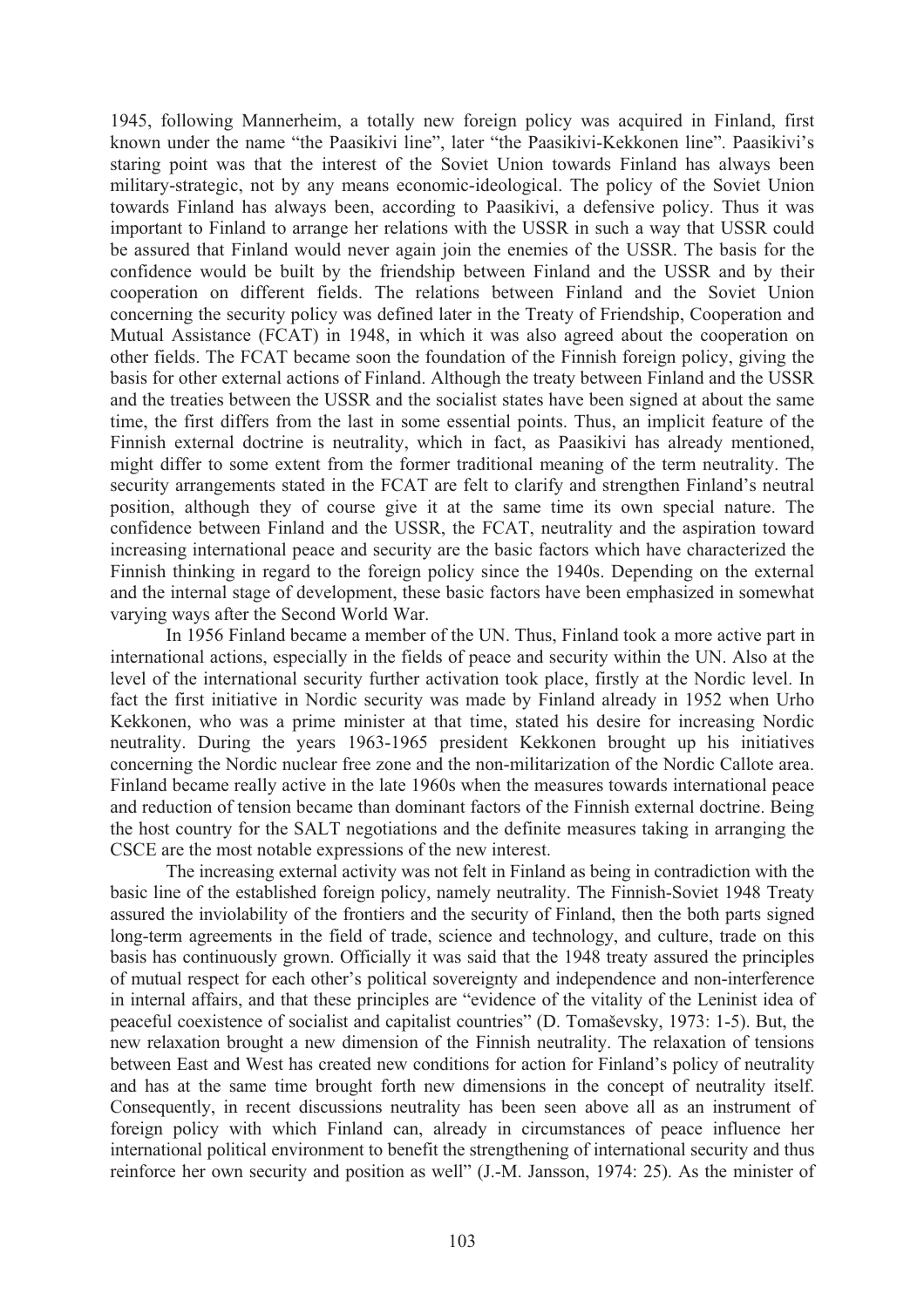foreign affairs of that time, Ahti Karjalainein, writes in an article in Helsinki daily *Hufvudstadsbladet* in April 1974 "Finnish neutrality means activity and a will for peace. Finnish neutrality must be active" (A. Karjalainen, 1974: 28).

### **3. Finland's interest in the CSCE**

There can be largely identified two phases in Finland's attitudes towards the convocation of the CSCE. A first one, until the spring of the 1969, period in which Finland considered natural the small states to be practically left outside the discussions concerning a possible European security conference and those discussions to be carried out between the great powers, and a second phase, after the spring of the 1969, when Finland became very active in promoting the opening of the conference. Initially, externally, Finland has not taken any stand in the substance of a conference, although internally the Finnish government was preoccupied with finding a generally acceptable method for the preparation and organization of a security conference. Finland was also avoiding in being completely integrated among the neutrals, as there was difficult to formulate a common policy for the neutrals. Some of the neutrals were more involved in the substance of a security conference and had thus chosen to be more out-spoken about European issues. Finland has abstained from all kinds of involvement. It had chosen two main methods in dealing with this matter: impartiality and abstinence. During the preliminary period of the conference Finland has abstained from involvement because its "military, economic and political power is not a European problem". Impartiality, she considered, followed logically from her policy of neutrality. Finland went even further and recognized that it was the responsibility of the big powers to settle the international differences and clear the way to a security conference. But when the situation changed, becoming clear the fact that the conference will take place, Finland's attitude also changed, considering that her point of view and her interests must be represented and heard, since the decisions of such a conference would deeply influence the destinies of all countries involved. (O Apunen, 1971: 1-2) The initial 1954 Soviet proposal for a security conference had been accepted by Finland, but the conference did not take place and Finland was happy for it. The initial acceptance did not mean that Finland was among the initiators and the strong supports of such an action at that time (M. Jakobson, 1987: 101). But at the end of the 1960s the situation was different. In July 1969, President Kekkonen declared: "Finland has probed the possibility of holding a European security conference because a realistic examination of the problems of Europe is to Finland's advantage, because in view of our known and recognized position of neutrality we have the prerequisites for making such a suggestion, and because we consider the time favorable. We in Finland in no way exaggerate our chances, but we should like to offer our assistance, if this assistance is generally considered to be of use". (Urho Kekkonen, "Speech delivered at the state banquet by Her Majesty Queen Elizabeth II in London, 15 July 1969", in U. Kekkonen, 1970: 235).

 Finland had an important part in promoting the opening of the CSCE. The Finnish government declared several times that Finland considered useful the convocation of a minutely prepared conference in order to debate the problem of the European security. The Finnish government also declared that it agrees that all interesting states to participate in the conference, without previous conditions, every participant having the right to express its point of view and to make proposals for the European problems (R. Neagu, 1976: 86). In its memorandum of 5 May 1969 the Finnish government expressed its will to organize preparatory talks for the conference and suggested the capital of Finland for the summit meeting, if the participating states would accept the invitation. It was this initiative that kicked off the talks, leading to the opening of the multilateral preparatory talks for the CSCE at Dipoli, near Helsinki three years later. Most Western states originally suspected that the Finnish initiative had been directly inspired by Moscow and was yet more evidence of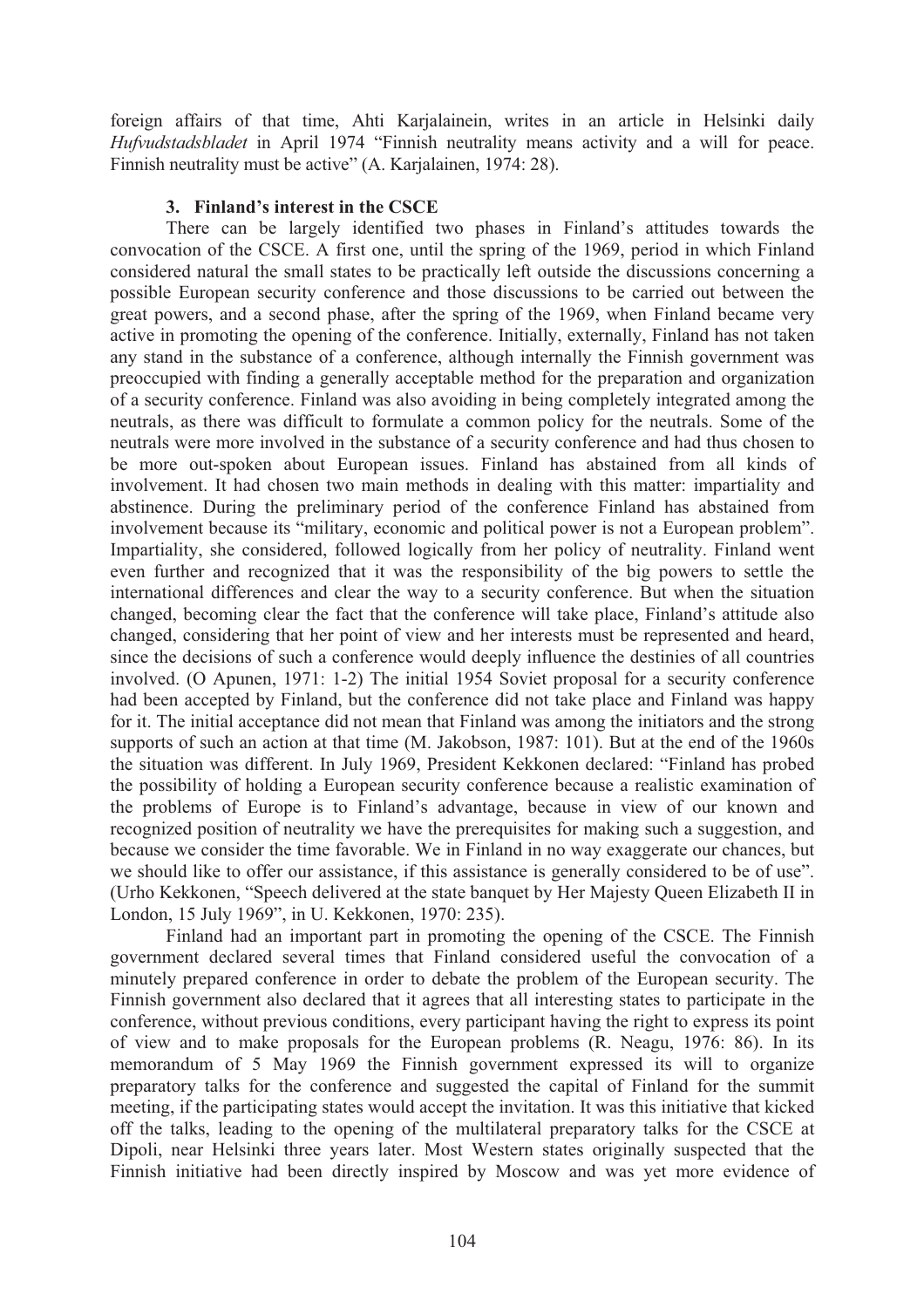Finland's 'Finlandization'. But Finns had their own good reasons to launch their appeal. The initiative was primarily designed to ease Soviet pressure on Finnish neutrality and to deal with the pending question of recognition of the two German states. The conference itself was for a long time not the main ambition of Finnish foreign policy. Offering Helsinki as a host to the talks and thereby making neutrality an indispensable condition for convening the security conference became the main element in Finland's strategy towards the Soviet Union in the years 1969 to 1972. Finland had a very realistic attitude towards the CSCE. Keijo Korhonen, the assistant of Risto Hyvärinen, the Foreign Ministry's Political Director from 1967 to 1972, wrote 30 years after these events: "We were of course not so foolish that we had believed in May 1969 that the circular of the Finnish government would achieve some kind of a conference. At the most we would be able to organize some kind of a diplomatic *tea party* in Helsinki" (T. Fischer, 2008: 419-430). Not only Western countries feared that Finland followed Soviet directives, but also Romania and its leaders.

#### **4. Romania's perception of Finland's participation in the CSCE**

At the basis of the Romanian perception of Finland's intentions and position in the CSCE were the Romanian analyses of the Finnish-Soviet Relations. Romania appreciated that Finland had a special relation with the Soviet Union, based on the 1948 mutual treaty. In 1971, in the joint Finnish-Romanian communiqué following Ceausescu's visit in Finland, there has been inserted a wording according to which Ceausescu "has appreciated the last efforts of Finland to promote her policy of neutrality in the benefit of international peace and security in Europe". (AMAE, Problema 220/1975, Finlanda-RSR, file 2058, 60-61) This is quite a vague wording and implies not only the fact that Romania started to have some confidence in the Finnish policy of neutrality, but also the fact that by that moment this policy needed, in Romania's opinion improvement.

Romania and Romanian leaders at the beginning of the CSCE process perceived Finland as being the instrument of the Soviet interests and actions and consequently were very cautious towards Finland's attitude and proposals in the conference. Valentin Lipatti, the head of the Romanian delegation in the CSCE wrote in 1997 "our host was very attentive to their powerful Eastern neighbor". This is way the Romanian delegation, according to Lipatti, asked for the conference to be organized according to the principles of rotation. Romanians feared that Helsinki was a more favorable place for the Soviets to impose their will, with the Americans' blessing. (V. Lipatti, 1997: 48-51) Romanian was especially against the idea that the second phase of the conference to be held in Helsinki, where the Soviet pressures were so visible in their perception (V. Lipatti, 1999: 58-60).

The Romanian leaders interpreted the close relations between Finland and the Soviet Union as a confirmation of their fears. In July 1973, Paul Niculescu-Mizil supported this perception with an example: "I had the task to make a call at party level in Finland not long ago and I remained profoundly sad by the forms in which the interference in internal affairs of the Finnish Communist Party was manifesting. It is outright, comrades, only it is not called interference, but anyone can see what is going out, when official [Soviet] delegations come and go and just give directives, interfere in the affairs of the party or support the existence of some factions". (Minutes of the Meeting of the Executive Committee of CC of RCP, of 2 July 1973, ANIC, Folder CC of RCP, Cancelarie [Office], from 2<sup>nd</sup> of July 1973, File 120/1973, 22-119) The Romanian leaders complained that the Finnish communist party was under Soviet pressure. This was for them one of the proof that Finland and Finnish government were also under Soviet pressure. Considering that Finland was under the pressure of the SU, Romanian was against the idea that whole conference to be organized in Helsinki, and especially its second and more important stage (V. Lipatti, 1999: 58-60). Concerning the place for the second stage of the CSCE, Helsinki was not an acceptable solution for Romania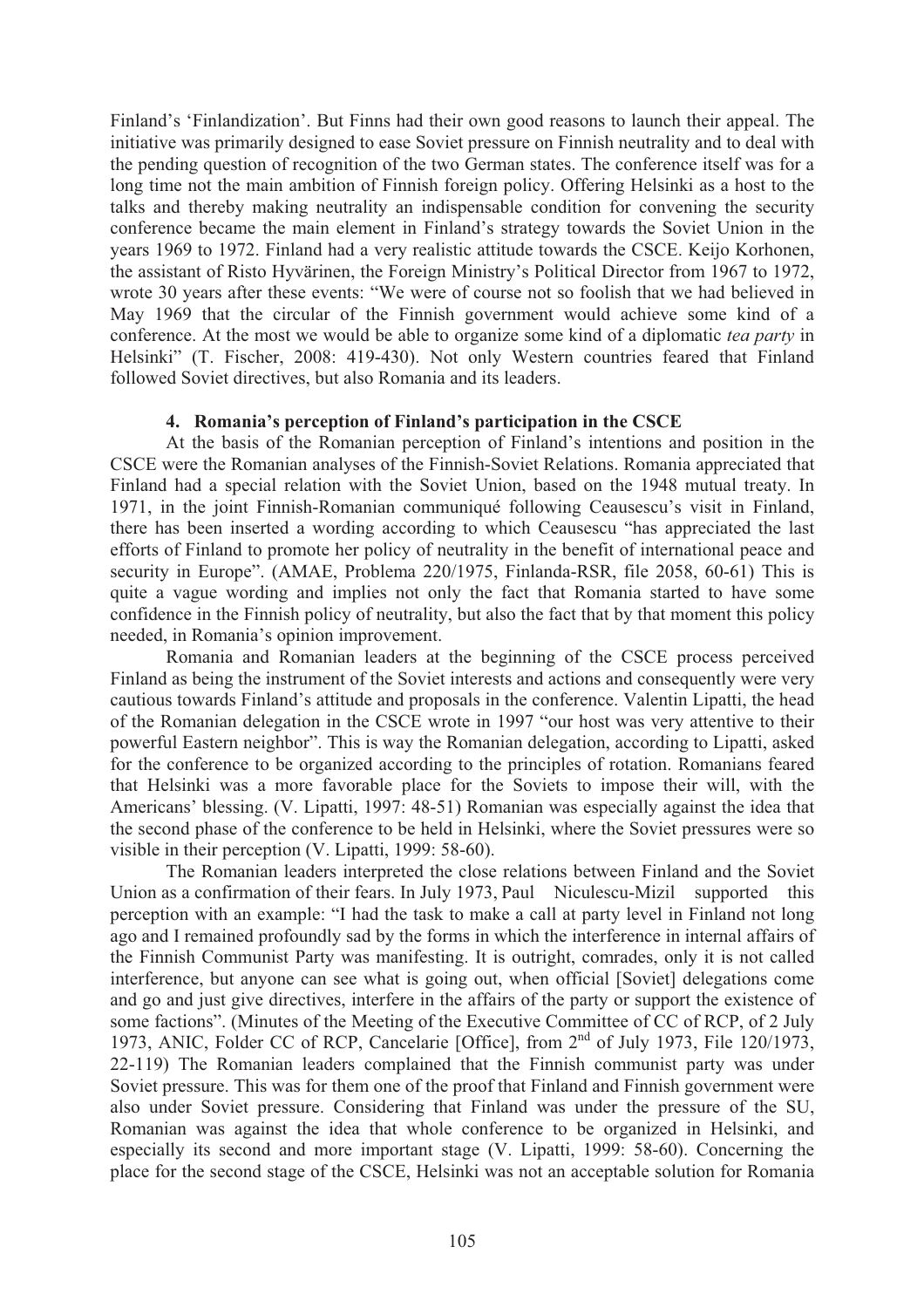for another reason, too. According to Valentin Lipatti, Mircea Balanescu and Constantin Vlad, in October 1973 many occidental delegates and also the Romanian ones considered that this solution was the result of an understanding between USSR and USA. (M. Balanescu, V. Lipatti, C. Vlad's telegram no. 035.080 of 29.10.1973 to George Macovescu, AMAE, Problema 241/1973-9.S.7, File 5142, f. 91) Accepting such an agreement would have meant that Romania and the other small and middle countries renounced to a position of principle and let the great powers to decide for the rest of the world.

Romanian leaders' attitude towards Finland evolved in time. At the beginning of the process they were convinced that Finland would support the Soviet points of view towards the conference, but towards the ending of the conference they started to see Finland as one of the small countries that had its own objectives and supported many of the Romanian proposals and proposals. In February 1975 Romania, through her diplomats and leaders, considered Finland's role in the CSCE as being very important: "the Finnish government gave a significant contribution to the convocation of the preparatory meeting and to conference's preparation. It also made efforts for all European states, USA and Canada to participate in the conference" (Valentin Lipatti's telegram no. 032.165 of 8.02.1975 to Constantin Oancea, AMAE, Problema 220/1975-Finlanda, File 2068, 9); in Geneva, "the Finnish delegation has a positive role acting in order to accelerate the conference's proceedings and the enactment of general-accepted solutions" (Ibid.: 10); in Geneva "the Romanian and Finnish delegations had frequent consultations and discussions and a very good cooperation. The two delegations sought general acceptable solutions and support each other in promoting these solutions". (Ibid.: 10)

 Valentin Lipatti, the head of the Romanian delegation, considered that, although the Finnish delegation avoided a very active attitude in the CSCE, it nevertheless supported the efforts of the small and middle states in order to make possible the enactment of the principles of the international relations. The Finnish delegation presented detailed proposals concerning the principle of non-interference in internal affairs. Her proposal has been at the basis of the principles' text elaborated within the conference. The Finnish delegation also supported Romania's proposals concerning the political, economic, juridical and cultural measures, meant to make effective the refrain from the use of force and threat with the use of force. (Ibid. f.10) But, in the difficult matters such as maintaining the responsibility of the great powers in world politics or the changing of the frontiers through peaceful means, or the interdependence among principles Finland expressed no position.( Valentin Lipatti's telegram no.032.554 of 26.04.1975 to George Macovescu, AMAE, Problema 220/1975-Finlanda, File 2068, 18) The Romanian and Finnish parts had similar positions also in the issues concerning the military aspects of security, and supported concrete measures for disarmament and military disengagement in Europe, such as notification of military large-scale maneuvers. (Valentin Lipatti's telegram no.032.165 of 8.02.1975 to Constantin Oancea, AMAE, Problema 220/1975-Finlanda, File 2068, 10-11) But, Finland did not have an active attitude in promoting these proposals. (Valentin Lipatti's telegram no.032.554 of 26.04.1975 to George Macovescu, AMAE, Problema 220/1975-Finlanda, File 2068, 18)

 Lipatti considered that in the field of cultural and economic cooperation, the Finnish delegation, "without being very active, presented some solutions of compromise and contributed to the settlement of some complicated issues concerning cultural cooperation, exchanges in the field of education and information and enlargement of the human contacts". Lipatti appreciated that Finland has a very important role as mediator in these matters between the divergent positions of USSR on the one hand and the EEC countries on the other. (Valentin Lipatti's telegram no.032.165 of 8.02.1975 to Constantin Oancea, AMAE, Problema 220/1975-Finlanda, File 2068, 11) Romania and Finland often worked together in order to find this kind of compromise solutions in the field of cultural cooperation or in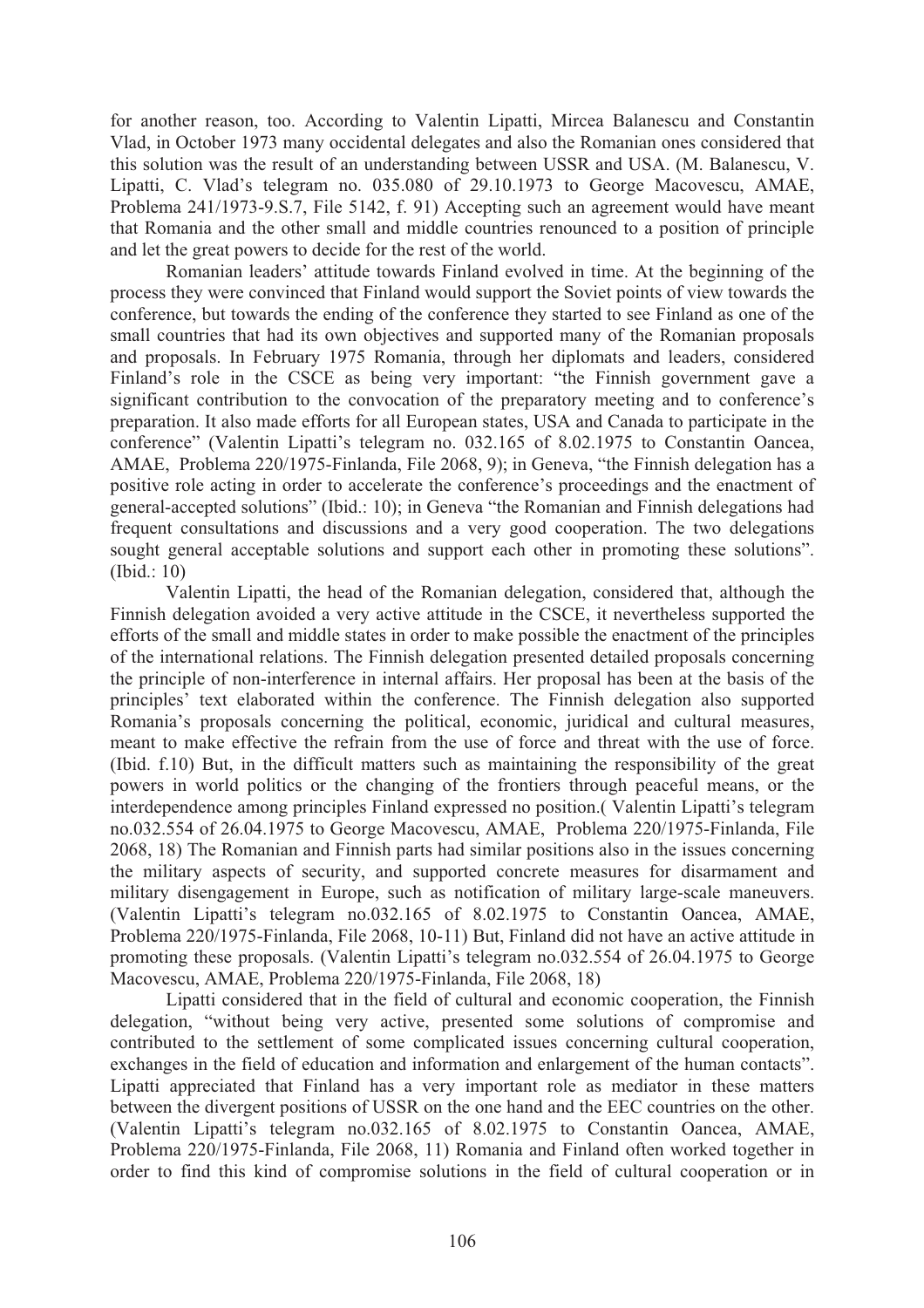finding general acceptable solutions in the field of economic cooperation (Valentin Lipatti's telegram no.032.554 of 26.04.1975 to George Macovescu, AMAE, Problema 220/1975- Finlanda, File 2068, 20). "Although in the human contacts field Finland supports the western points of view, she hesitates to express her position and favors the negotiations for solving the problems". (Ibid.: 19)

 There is a great difference between the reports sent from Helsinki to Bucharest in 1975 and the perceptions Romanians had when the conference started. This is a new confirmation that Finland was among the victorious countries in this conference. She accomplished her goals and even the suspicious Romanians were convinced by the end of the conference that Finland was indeed a neutral state that "supports the Western points of view", without the possibility of being very active, that Finland "is a successful mediator between East and West, especially between the EEC and the USSR", Finland had her own interests in the CSCE and many aims in common with Romania, she acted as a neutral state.

 This new attitude does not mean that Romania changed completely the way she perceived the Finnish-Soviet relations. She only started to understand Finland's position from Finland's point of view. Romania and Finland were in some respects in similar situation, they had to deal with the pressure of a powerful neighbor. Thus Romania's attitude in the last stages of the CSCE towards Finland became more nuanced although the Soviet pressures continued to be linked with the Finnish foreign policy. Romania appreciated that the political relations between the Soviet Union and Finland were influenced at the beginning of the 1970s especially by their economic relations. In March 1975, Constantin Vlad appreciated that Finnish economy was over-much dependent of the Soviet Union, especially in terms of energy. "Since Finland's economic dependence of the Soviet energy was increasing, there was expected the political dependence to increase too". As a consequence, Vlad wrote in 1975, "a series of the Finnish initiatives had the mark of the Soviet influence: the renewal of Kekkonen's idea to create a denuclearized zone in Northern Europe, Finland's position in the CSCE, Soviet interference in Finnish internal affairs" (Constantin's Vlad's telegram no. 036.123 of 11.03.1975 to Vasile Gliga, AMAE, Problema 220/1975, Finlanda, file 2069, 3-5).

 Analyzing the Finnish policy trends, the Romanian officials appreciated in march 1975 that the official Finnish circles will continue to strengthen Finland's relations with the Soviet Union as a result of the next factors: the existence of the Finnish-Soviet 1948 treaty; the close personal relations Kekkonen had with the Soviet leaders; the interest of the Finnish politicians in gaining Moscow's favorable attitude; the majority of the Finnish political parties – 'including the leadership of the Finnish Social Democratic Party that had had a more dignified attitude towards the USSR' – supported the idea of a close and even closer relation with the USSR and made efforts to get closer to the Soviets; the economic circles supported the special relations with the USSR; the leading officers of the Finnish army were for a pro-Soviet orientation of the country in her foreign policy'. According to Constantin Vlad, 'it is expected that Finland will strengthen her relations with some socialist countries, especially with Poland. The conclusion is that that 'the general orientation of the Finnish foreign policy is towards USSR and this orientation will continue for a long time' (Constantin's Vlad's telegram no. 036.124 of 11.03.1975 to Vasile Gliga, AMAE, Problema 220/1975, Finlanda, File 2069, 9-11).

 The Romanian Embassy in Moscow sent similar opinion as a response to the request of the Romanian Minister of Foreign Affairs, underlining the idea that 'it is known the close positions of the two countries in the CSCE'. Gheorghe Bradus, informed the minister that among the factors that favor the close Finnish-Soviet relations are the next ones: on the one hand Finland's interest to have good relations with a militarily powerful neighbor, to develop her exterior commerce and to get energetic resources from the USSR, and on the other Soviets' interest to prove this model of relations with a capitalist country (Gheorghe Bradus's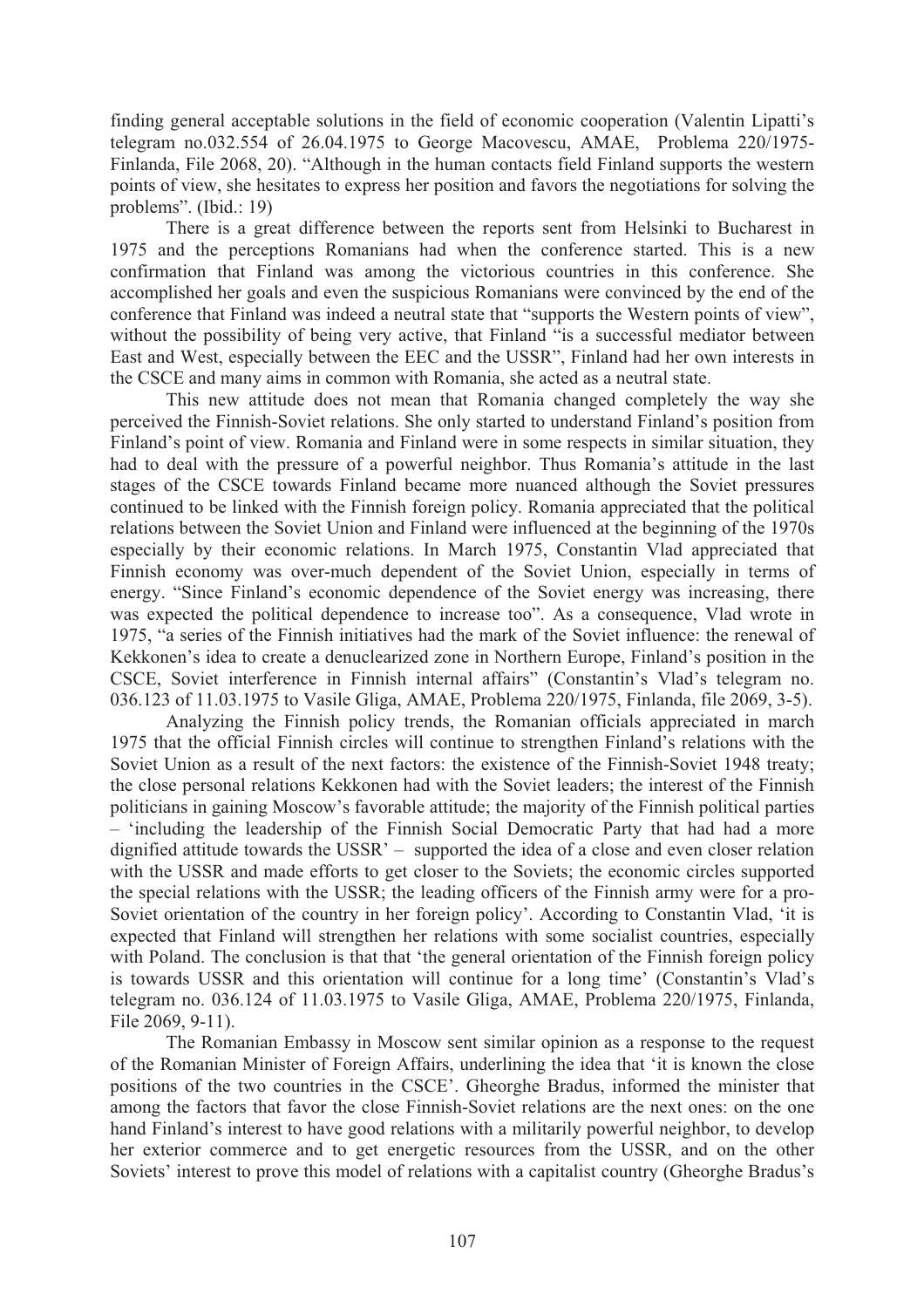telegram no.050.272 of 13.03.1975, to RMFA, AMAE, Problema 220/1975, Finlanda, File 2069, 14-17).

 Finland and Romania supported together the idea of a continuation organism of the conference, although Finland was for a fix headquarters of this organism. Romania wanted the continuation conferences to be organized through rotation in all the participating states. (Valentin Lipatti's telegram no.032.165 of 8.02.1975 to Constantin Oancea, AMAE, Problema 220/1975-Finlanda, File 2068, 11-12) Finland hoped the headquarters to be established in Helsinki. (Valentin Lipatti's telegram no.032.554 of 26.04.1975 to George Macovescu, AMAE, Problema 220/1975-Finlanda, File 2068, 19) In Romania's perception a very positive point for the Finnish delegation was that it supported the idea of clear, ample and committing documents. It also acted among the neutral and non-aligned countries proposing solutions of compromise preoccupied to satisfy the interests and positions of all the participating states. In Lipatti's view the Finnish delegations does not act actively and insistently to promote different solutions because "it does not wish to contradict other countries, considering that Finland is one of the hosts of the conference". (Valentin Lipatti's telegram no.032.554 of 26.04.1975 to George Macovescu, AMAE, Problema 220/1975- Finlanda, File 2068, 17) The phrase is from a top secret telegram and not from a public document and thus there was no need for the Romanian diplomat to use a "diplomatically correct language". Thus means that he did not thing that Finland's attitude was explained by the Soviet pressures, but by her own purposes and objectives.

 Romania came in Helsinki with a strategy for achieving her goals, namely to try to win the support of some small and middle states for equilibrating the balance with the great political and military powers of that time. Suspicious of the intentions of the other participants to the international system, Romania promoted a foreign policy orientated to the regimentation of the international system, stressing the importance of some international law principles. Among the directives for the Romanian delegation at the CSCE, an important one was that "to act in order to obtain support for Romanian proposals". "The delegation will establish contacts and consultations with those delegations that seem favorable to the Romanian proposals in order to obtain their support in promoting those proposals or to persuade them to present proposals similar to ours' (The completion of the directives for the Romanian delegation to the preparatory reunion of CSCE, stage III, Helsinki, 15.01.1973, ANIC, Folder CC of RCP, Cancelarie, File 2/1973, 37-38). This is way Romania was very preoccupied with Finland's attitude in the CSCE, a neutral country which could influence other small and middle countries in the sense of her proposals. Romanian delegates at the CSCE indirectly appreciated that this objective has been reached. In October 1973 in a telegram sent from Geneva to Bucharest, Valenti Lipatti wrote: 'small and middle countries of NATO and EEC react more actively at the pressures of the USA which want them to abstain from approaching the matter of the military aspects of security. These states are influenced in some degree also by the position of the neutral and non-aligned states such as Sweden, Finland, Austria, Switzerland and Yugoslavia. Many occidental delegates have told us that they have informed in positive reports their capitals about the Romanian proposals and asked for permission to support our proposals, especially our proposals concerning the military aspects of security. The Finnish delegation supported Romanian and Yugoslav proposals on this matter' (Valentin Lipatti's telegram no. 031188 of 26.10.1973 to George Macovescu, AMAE, Problema 241/1973-9.S.7, File 5126, 65-67). Thus, the way Romania perceived Finland is important from two points of view. On the one hand it determined the strategy of Romania in her bilateral relations with Finland in the CSCE process and on the other hand it is a measure of the success of the Finnish policy of active neutrality in the CSCE and in international relations in general in those years.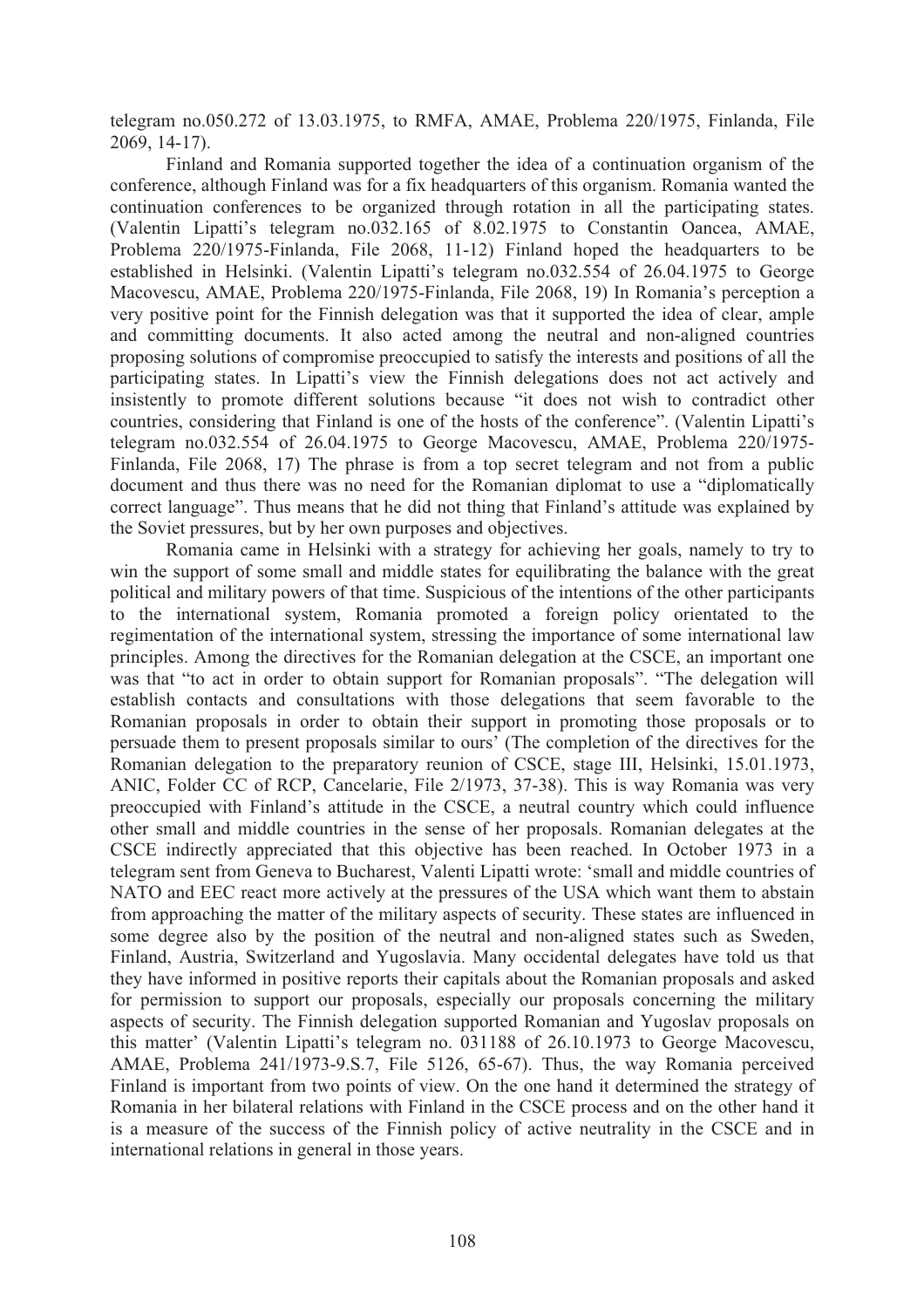### **5. Conclusions**

Romania and Romanian leaders perceived Finland and Finland's attitude in the CSCE from the perspective of Finnish-Soviet relations. Although at the beginning of the process Romanians were very suspicious towards Finland seeing it as an instrument of the Soviet policy, in time this attitude nuanced. Although the Finnish-Soviet relation were still considered as very important in the foreign policy of Finland, during the CSCE Romania has started to understand Finnish positions from a different perspective. Finland stopped of being seen as a Soviets' instrument without own will, despite its special relations with the Soviet Union. Romanian delegates and diplomats understood that Finnish-Soviet relations will continue to be close and even closer, but they also understood that Finland was seeking its own way of surviving in a dual system. Appreciating the success of Finland in the CSCE, Romanians practically confirmed that Finland reached her aims in this conference: the confirmation of her active neutrality in international relations.

## **BIBLIOGRAPHY**

# **A. Primary sources :**

- a) Arhivele Naționale Istorice Centrale The Romanian National Historical Central Archives (ANIC):
	- Folder CC of RCP, Cancelarie [Office], File no 2/1973; File no 120/1973.
- b) Arhivele Ministerului Afacerilor Externe ale României The Archive of the Romanian Ministry of Foreign Affairs (AMAE)**:**
	- Problema 220/1975, Finlanda-RSR: File 2058;
	- Problema 220/1975-Finlanda: File 2068; File 2069;
	- Problema 241/1973-9.S.7: File 5126; File 5142.

# **B. Periodicals:**

- *1. Cold War History*, Volum 8, Isue 4, 2008, Routledge.
- 2. Magazin istoric (serie nouă), nr.11, noiembrie 1997.
- 3. Magazin Istoric (serie nouă), nr.1, ianuarie 1999.
- *4.* The Finnish Institute of International Affairs, *Yearbook of Finnish foreign policy 1974*, Helsinki, 1974.

# **C. Literature:**

Apunen O., 1971, *Neutral European countries and European security*, The Finnish Institute of International Affairs, 27.

Apunen O. (ed.), 1981, *Détente – a framework for action and analysis*, University of Tampere, Department of Political Science, Research reports, 61.

Cutler N.E., Heiskanen I., 1973, *Foreign Policy Orientation in Finland, 1964-1971: an example of generational political socialization,* Helsingin Yliopiston, Yleisen Valtio-Opin Laitoksen Tutkimuksia, Institute of the Political Science- Research Reports, University of Helsinki, No. 30.

Fischer Th., 2008, *'A mustard seed grew into a bushy tree': The Finnish CSCE initiative of 5 May 1969*, in Cold War History, Volum 8, Isue 4, Routledge, London.

Jakobson M., 1987, *Finland: Myth and reality*, Helsinki, Otava.

Jansson J.M. (ed.), 1974, *Finland's policy of neutrality in The Finnish Institute of International Affairs*, Yearbook of Finnish foreign policy 1974, Helsinki.

Karjalainen A., 1974, *Finland policy of neutrality today*, in The Finnish Institute of International Affairs, Yearbook of Finnish foreign policy 1974, Helsinki.